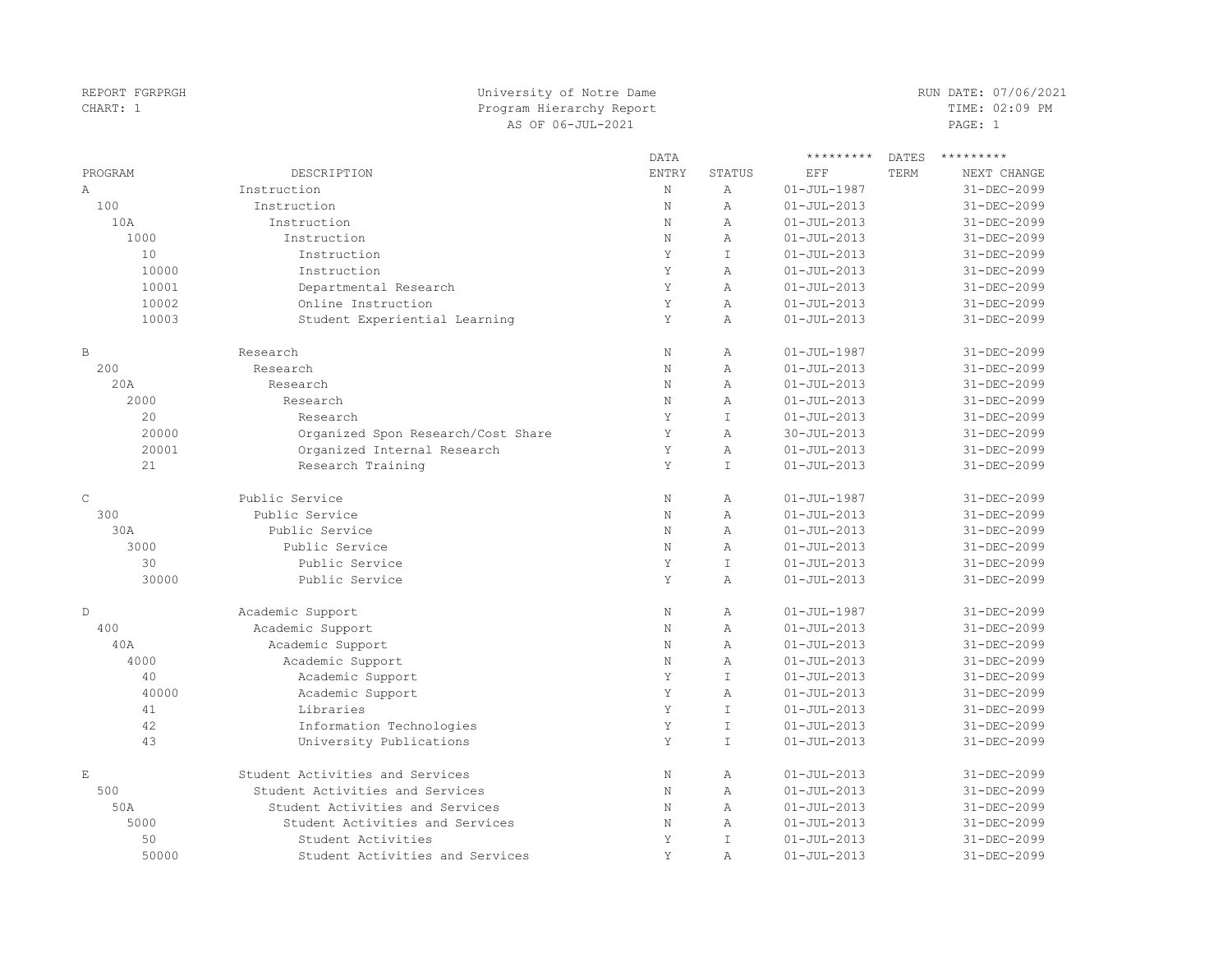| 50001           | Undergraduate Programming     |                | Α | $01 - JUL - 2013$ | 31-DEC-2099          |
|-----------------|-------------------------------|----------------|---|-------------------|----------------------|
| 50002           | Graduate Programming          |                | А | $01 - JUL - 2013$ | 31-DEC-2099          |
| 50003           | Cross-Cultural                | Y              | А | $01 - JUL - 2013$ | 31-DEC-2099          |
| 50004           | Liturgy and Music             |                | Α | $01 - JUL - 2013$ | 31-DEC-2099          |
| 50005           | Communications and Networking |                | Α | $01 - JUL - 2013$ | 31-DEC-2099          |
| 50006           | Student Recruitment           |                | А | 06-NOV-2015       | 31-DEC-2099          |
| □REPORT FGRPRGH | University of Notre Dame      |                |   |                   | RUN DATE: 07/06/2021 |
| CHART: 1        | Program Hierarchy Report      | TIME: 02:09 PM |   |                   |                      |
|                 | AS OF 06-JUL-2021             |                |   |                   | PAGE: 2              |
|                 |                               |                |   |                   |                      |

|                |                                     | <b>DATA</b>  |               | *********         | <b>DATES</b> | *********         |
|----------------|-------------------------------------|--------------|---------------|-------------------|--------------|-------------------|
| PROGRAM        | DESCRIPTION                         | <b>ENTRY</b> | STATUS        | EFF               | TERM         | NEXT CHANGE       |
| 51             | Service Offices                     | Y            | $\mathbbm{I}$ | $01 - JUL - 2013$ |              | $31 - DEC - 2099$ |
| 52             | Service Facilities-SA               | Y            | $\mathbb{I}$  | $01 - JUL - 2013$ |              | 31-DEC-2099       |
| 53             | Cultural Social Activities          | Y            | $\mathbb{I}$  | $01 - JUL - 2013$ |              | $31 - DEC - 2099$ |
| $\mathbf F$    | Plant Operation and Maintenance     | N            | Α             | $01 - JUL - 1987$ |              | 31-DEC-2099       |
| 600            | Plant Operation and Maintenance     | $\mathbf N$  | $\mathbb{A}$  | $01 - JUL - 2013$ |              | $31 - DEC - 2099$ |
| 60A            | Plant Operation and Maintenance     | $\mathbb N$  | $\mathbb{A}$  | $01 - JUL - 2013$ |              | 31-DEC-2099       |
| 6000           | Plant Operation and Maintenance     | $\mathbf N$  | $\mathbb{A}$  | $01 - JUL - 2013$ |              | 31-DEC-2099       |
| 60             | Plant Operation and Maintenance     | Y            | $\mathbb{I}$  | $01 - JUL - 2013$ |              | 31-DEC-2099       |
| 60000          | O&M-Services & Service Bldgs        | Y            | $\mathbb{A}$  | $01 - JUL - 2013$ |              | $31 - DEC - 2099$ |
| 60001          | O&M-Academic & Admin Bldgs          | Y            | $\mathbb{A}$  | $01 - JUL - 2013$ |              | $31 - DEC - 2099$ |
| 60002          | O&M-Direct                          | Y            | $\mathbb{A}$  | $01 - JUL - 2013$ |              | 31-DEC-2099       |
| 61             | Service Facilities-O&M              | Y            | $\top$        | $01 - JUL - 2013$ |              | $31 - DEC - 2099$ |
| 62             | Student Service Buildings           | Y            | $\mathbb{I}$  | $01 - JUL - 2013$ |              | $31 - DEC - 2099$ |
| 63             | Security                            | Y            | $\mathsf{T}$  | $01 - JUI - 2013$ |              | $31 - DFC - 2099$ |
| 64             | Academic/Administration Buildings   | Y            | $\mathbb{I}$  | $01 - JUL - 2013$ |              | 31-DEC-2099       |
| 65             | General Maintenance                 | Y            | $\mathbbm{I}$ | $01 - JUL - 2013$ |              | $31 - DEC - 2099$ |
| 66             | Athletic Facilities                 | Y            | $\mathbb{I}$  | $01 - JUL - 2013$ |              | $31 - DEC - 2099$ |
| G              | General Admin and Support           | $\mathbf N$  | $\mathbb{A}$  | $01 - JUL - 2013$ |              | 31-DEC-2099       |
| 700            | General Admin and Support           | $\mathbf N$  | $\mathbb{A}$  | $01 - JUL - 2013$ |              | $31 - DEC - 2099$ |
| 70A            | General Admin and Support           | N            | $\mathbb{A}$  | $01 - JUI - 2013$ |              | $31 - DFC - 2099$ |
| 7000           | General Admin and Support           | $\mathbb N$  | $\mathbb{A}$  | $01 - JUL - 2013$ |              | 31-DEC-2099       |
| 70             | General Administration              | Y            | $\mathbb{I}$  | $01 - JUL - 2013$ |              | $31 - DEC - 2099$ |
| 70000          | General Administration              | Y            | $\mathbb{A}$  | $01 - JUL - 2013$ |              | $31 - DEC - 2099$ |
| 70001          | Fundraising                         | Y            | $\mathbb{A}$  | $01 - JUL - 2013$ |              | $31 - DEC - 2099$ |
| 71             | Executive Management                | Y            | $\mathbb{I}$  | $01 - JUL - 2013$ |              | 31-DEC-2099       |
| 72             | Fiscal Operations                   | Y            | $\mathbb{I}$  | $01 - JUL - 2013$ |              | 31-DEC-2099       |
| 73             | General Admin & Logistical Services | Y            | $\mathbbm{I}$ | $01 - JUL - 2013$ |              | 31-DEC-2099       |
| 74             | University Relations & Development  | Y            | $\mathbbm{I}$ | $01 - JUL - 2013$ |              | 31-DEC-2099       |
| 80             | Institutional Support               | Y            | $\mathbb{I}$  | $01 - JUL - 2013$ |              | $31 - DEC - 2099$ |
| $\overline{J}$ | Auxiliary Enterprises               | $\mathbf N$  | Α             | 25-SEP-2019       |              | 31-DEC-2099       |
| 910            | Auxiliary Enterprises               | $\mathbf N$  | Α             | 25-SEP-2019       |              | 31-DEC-2099       |
| 91A            | Auxiliary Enterprises               | $\mathbb N$  | $\mathbb{A}$  | 25-SEP-2019       |              | 31-DEC-2099       |
| 9100           | Auxiliary Enterprises               | $\mathbf N$  | $\mathbb{A}$  | 25-SEP-2019       |              | 31-DEC-2099       |